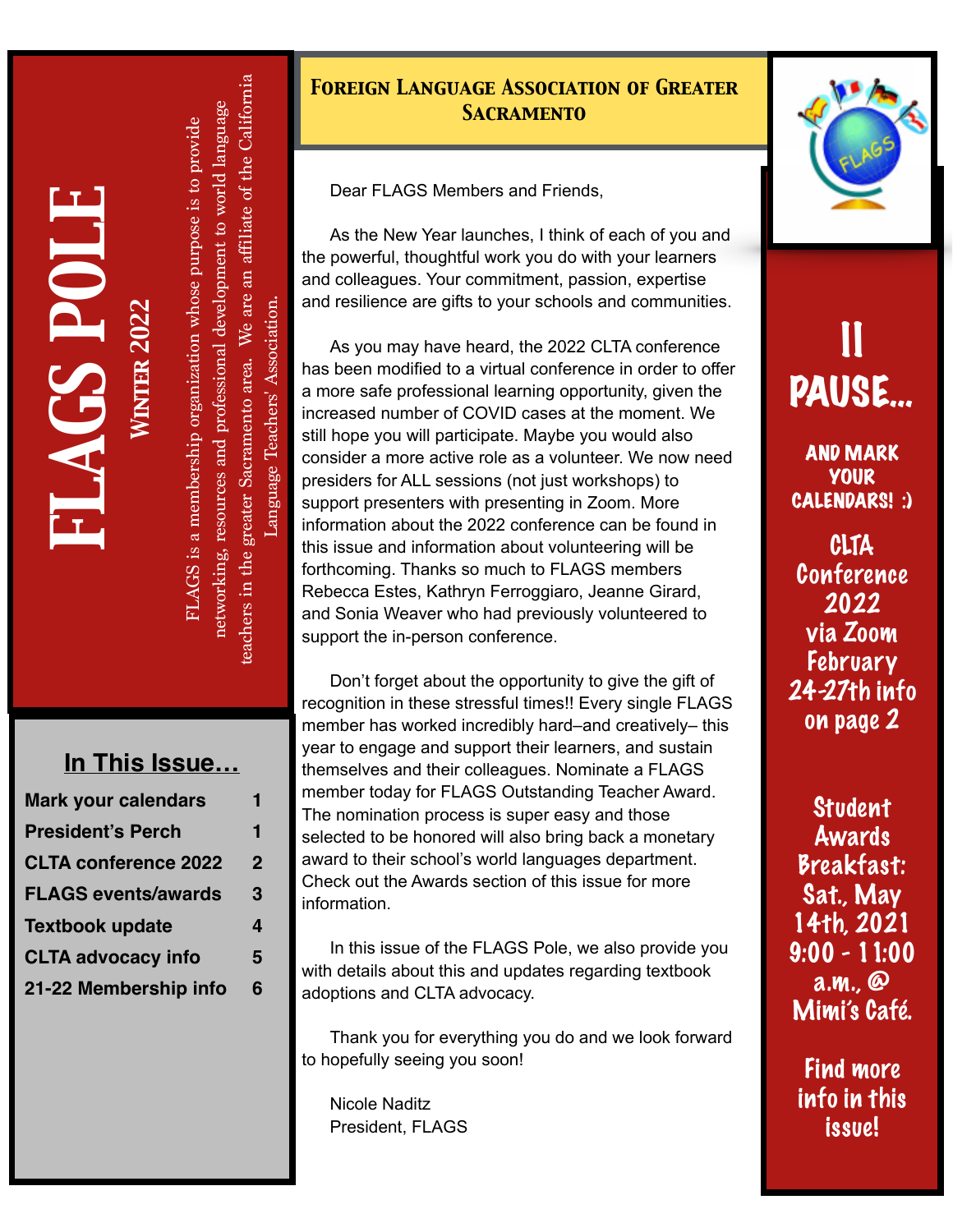## **CLTA conference JOIN US FOR CLTA 2022!!!**

Last weekend the CLTA Board met and made the difficult decision to modify the 2022 conference to a virtual format, instead of an in-person conference. As much as we would love to meet in person, it seems safer and more convenient to hold the conference online due to the recent spike in COVID cases.

The virtual conference will have **synchronous pre- and post-conference workshops** as well as both **synchronous and asynchronous interest sessions**. You will have **access to all of the interest sessions** on the 2022 Conference Channel of CLTA's Youtube Platform **until July 31**.

**Interest sessions** will take place as they always do on **Saturday and Sunday (2/26 & 2/27)**. **Workshops** will be spread out over four days (Wednesday - 2/23, Thursday-2/24 & Friday- 2/25 from 4:00-6:30 and Sunday - 2/27 from 2:00-4:30) so that teachers do not have to take time off of work. We know that it is VERY difficult to find class coverage at the moment!

As a result of this shift, the conference will cost less. Access to pre- and post**workshops will be \$40**. The registration fee for the Saturday/Sunday **Conference will be \$60**. The shift to a virtual format is recent and not all of the details have been set, but if you would like to have the most updated information, please visit CLTA's [Conference At A Glance](https://sites.google.com/clta.net/conference2022/conference-at-a-glance?authuser=0) website. We hope to "see" you there!



We will still need volunteers! Please consider being an online presider for the workshops and interest sessions. Presiders will help presenters manage their Zoom sessions. It would be a great help to them to have that extra person watching the chat and admitting attendees. More details will follow.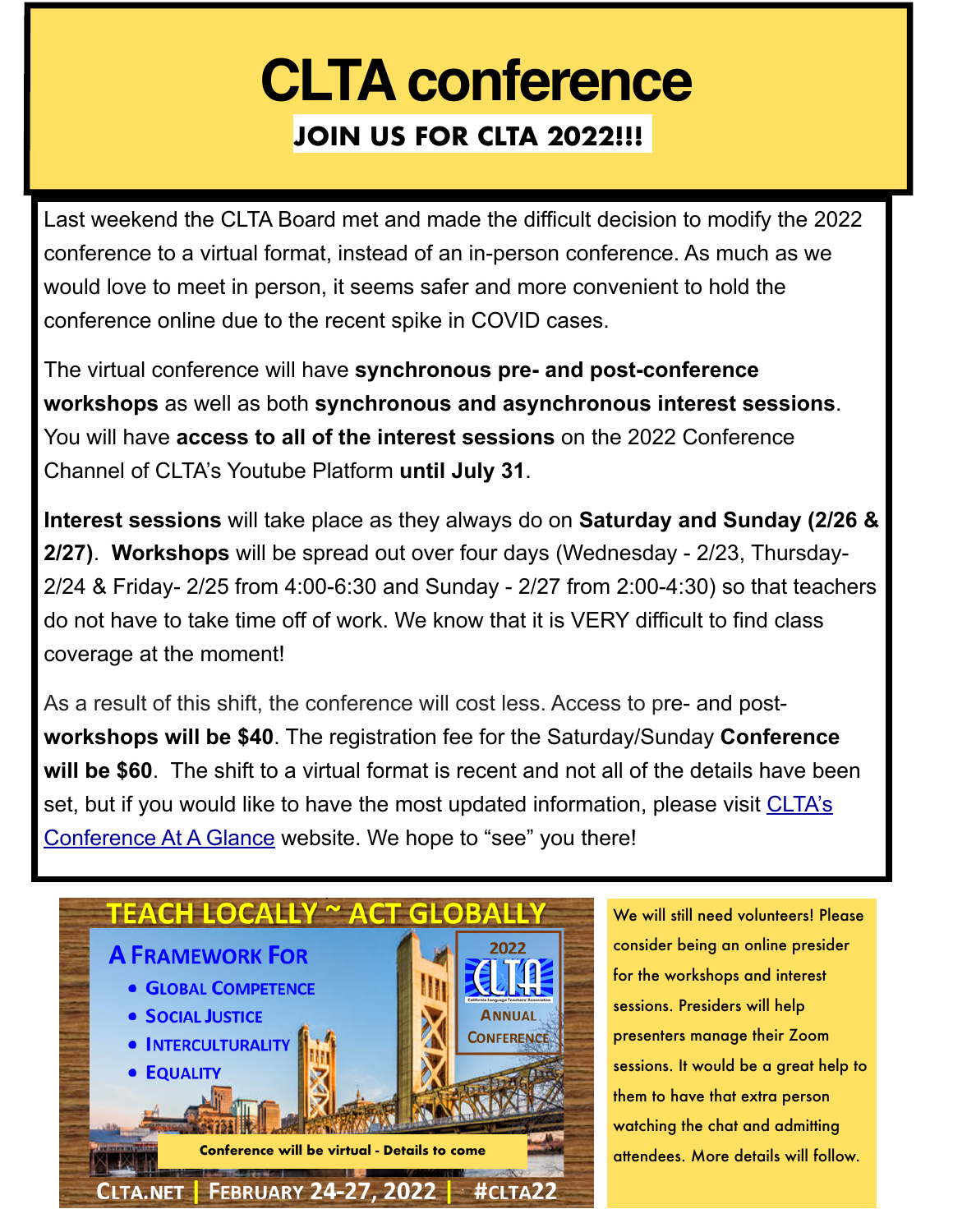### Upcoming FLAGS events and offerings

#### **Teacher Awards!!!**

FLAGS wants to recognize your amazing fellow language teachers - especially ones that you think are doing a great job in 2020. With your nomination, current FLAGs members could win a monetary award and the recognition that they so deserve. Please send us the name of your colleague and three letters of recommendation: one from an administrator, one from a colleague (you) and one from a parent/student. The letters should explain why the teacher should receive a FLAGS Award. We will sweeten the pot by giving additional funds to the WL department of their home school! Can you imagine how happy you could make a colleague this holiday season by getting them some extra money and a certificate of excellence? Once you have collected all the letters you can email them to the awards chair, Inga Templeton, at [ingatempleton@hotmail.com](mailto:ingatempleton@hotmail.com). We can't wait to give these out.

#### **Honor a Student @ the Student Awards Breakfast!!!**

In the Spring, the FLAGS Board hopes to host the Student Awards Breakfast to honor students who have demonstrated excellence in World Language instruction. FLAGS treats the student, two guests and the teacher to breakfast. In addition, students receive a certificate and a small award. Teachers should be present to speak about the student. This event is limited to 12 FLAGS members (and their guests), so be sure to get your nominations in early! This year's Student Awards Breakfast will be TENTATIVELY be held at Mimi's in Alta Arden on May 22nd from 9-11 am. For more information, contact any FLAGS board member. A link to a Google form for nominations will be sent in the Spring.

Best to you, ~ Inga Templeton. FLAGS Vice President



#### **The FLAGS Board**

**Published by the Foreign Language Association of Greater Sacramento**

#### **President, CLTA Rep, Advocacy Chair & Webmaster Nicole Naditz** Program Specialist for World Languages and Instructional Technology

San Juan Unified School District

#### **Vice President / Conference Chair / Awards Chair Inga Templeton**

German Teacher C. K. McClatchy High

#### **Treasurer**

**Christine Lanphere** French Teacher Natomas High

#### **Membership**

**Evelyn Bejarano** Spanish & French Teacher, Retired

**Historian / Secretary Marie Robb** French Teacher, Retired

#### **At-Large Member Tanya Zaccone** Executive Director, CLTA Spanish Teacher, Retired

**Newsletter Editor Deanna Duffy Rojas** French Teacher, Bella Vista High

**Board Members can all be reached by email on the FLAGS website: [www.flagsteacher.com/about](http://www.flagsteacher.com/about)**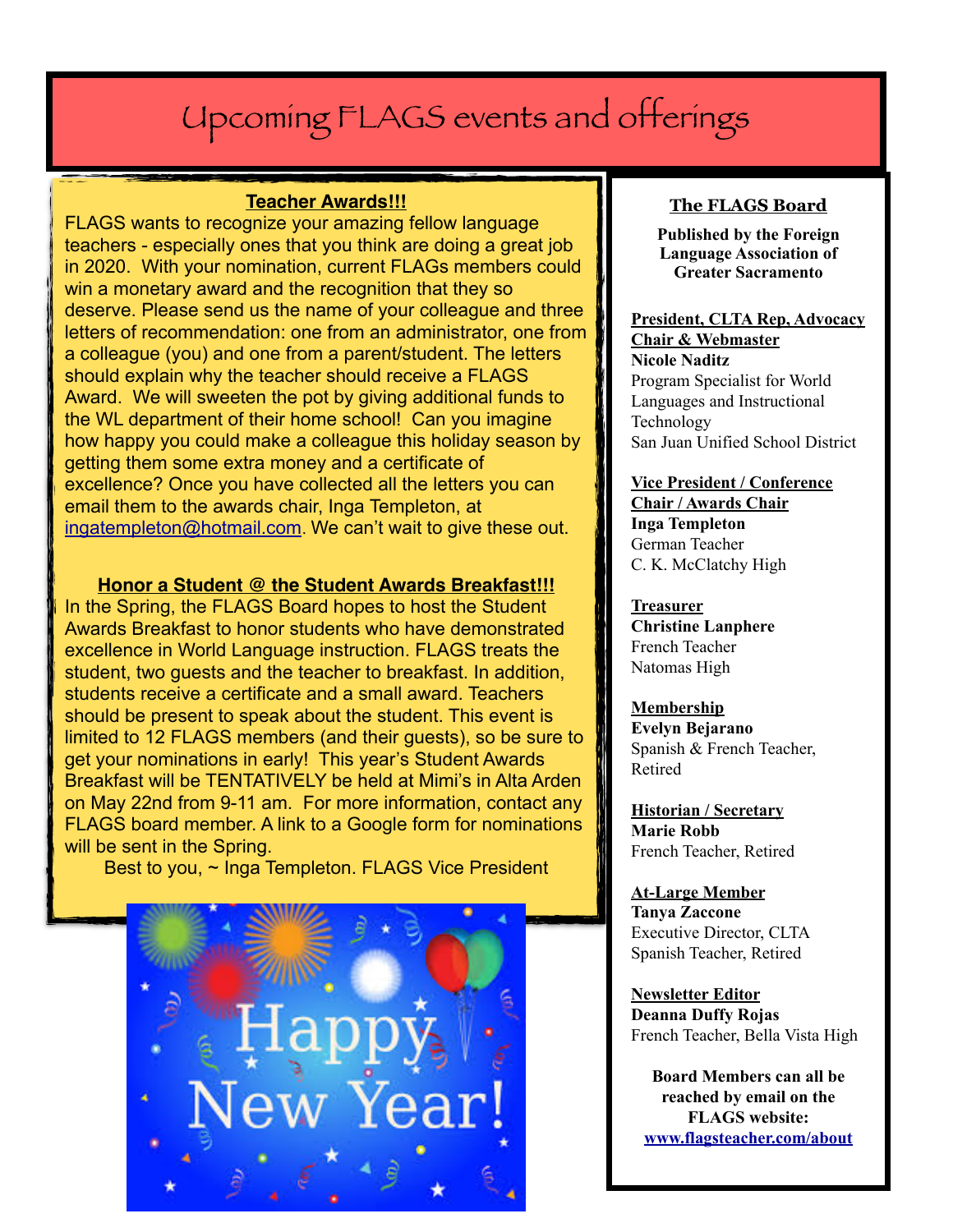### **California Instructional Materials Adoption for grades K-8 World Languages**

At its November meeting, the California State Board of Education adopted instructional materials for K-8th grade world languages programs. Local Education Authorities (LEAs) are encouraged, but not required, to consult the adopted materials list when selecting materials for their learners in grades K-8. The table below shows the adopted materials. (source: <https://www.cde.ca.gov/ci/fl/im/wlprograms2021.asp>)

| <b>Publisher</b>        | <b>Program Name</b>                            | Language | Level(s)               |
|-------------------------|------------------------------------------------|----------|------------------------|
| Carnegie Learning, Inc. | ¡Qué chévere! Level 1                          | Spanish  | <b>Novice</b>          |
| Carnegie Learning, Inc. | T'es branche? Level 1                          | French   | <b>Novice</b>          |
| Carnegie Learning, Inc. | En voz alta - Español para<br>hispanohablantes | Spanish  | Novice, Intermediate   |
| Klett USA, Inc.         | Alba y Gael                                    | Spanish  | Novice (elementary)    |
| Klett USA, Inc.         | Reporteros                                     | Spanish  | Novice (middle school) |
| Klett USA, Inc.         | Mapas                                          | Spanish  | Novice (middle school) |
| Vista Higher Learning   | ¡Listos! + Antología                           | Spanish  | <b>Novice</b>          |
| Vista Higher Learning   | Senderos CA Edition                            | Spanish  | Novice, Intermediate   |
| Vista Higher Learning   | <b>Encuentros CA Edition</b>                   | Spanish  | Novice, Intermediate   |
| Vista Higher Learning   | D'accord                                       | French   | <b>Novice</b>          |

In order to be adopted, materials must demonstrate full alignment to the *California World Languages Standards, K-12*, and the *World Languages Framework,* and demonstrate strengths in other categories.

There is not a statewide instructional materials adoption for high school, however, many of the programs adopted are used in both middle and high school settings. Furthermore, publishers are not required to submit programs, so this list only reflects adopted programs that were submitted for review. No publishers submitted programs providing instruction in languages other than French or Spanish. Looking for help with an upcoming instructional materials adoption? This resource from the [California Department of Education](https://www.cde.ca.gov/ci/cr/cf/documents/impilotingguidelines.doc) can guide you through the process.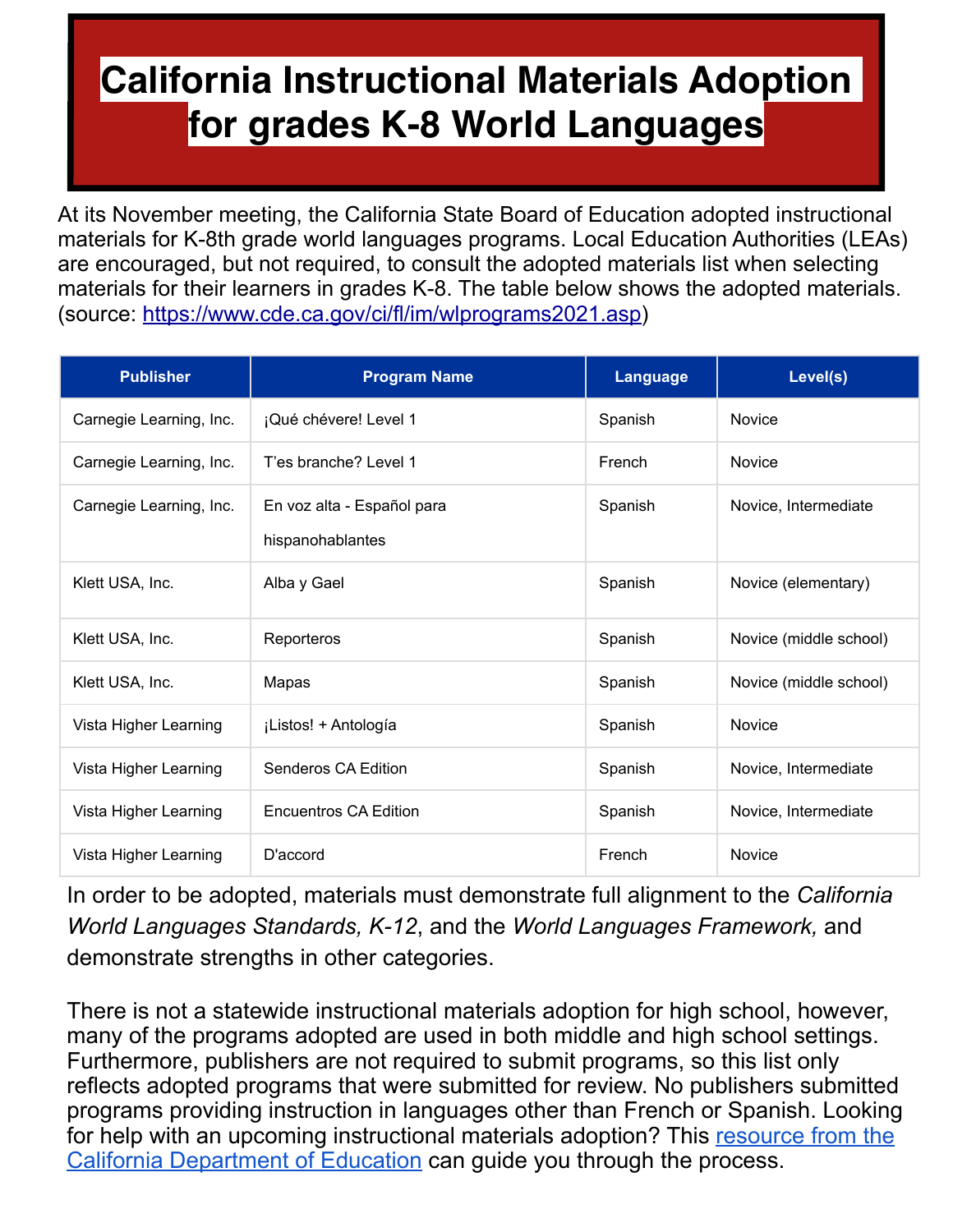### **CLTA ADVOCACY REPORT FOR FLAGS DECEMBER 2021**

Here are the recent updates in state legislation:

AB 167 Education finance: education omnibus budget trailer bill, Amendments and letter in support - signed by governor. Provides support for early learning initiatives and addresses the need for training in culturally responsive instruction, supporting dual language learners, and promoting social-emotional learning.

AB 104 (Gonzalez) Pupil instruction: retention, grade changes and exemptions will create flexible learning recovery opportunities, particularly for English Learners and migrant students, for both secondary and postsecondary students. Addresses academic impact of school closures that have disproportionately affected our most vulnerable students as the result of the COVID-19 pandemic. The bill was signed into law by governor July 1st.

Other CLTA support bills signed by governor

- AB 320 (Medina) Teacher preparation programs: regionally accredited institutions. Removes existing barriers related to the credentialing of teachers that negatively impact the licensure of qualified teachers; this bill is needed to ameliorate the severe teacher shortage that we are currently experiencing throughout California. Gov. Newsom signed this bill into law on 10/2/21.
- AB 1363 (L. Rivas) Childcare: dual language learners. Currently, there is no consistent manner of identifying dual language learners (children who are learning two or more languages at the same time) in California's Early Learning system. The bill establishes that providers' programs, activities and services must meet the cultural and linguistic needs of the children and families they serve. Gov. Newsom signed this bill into law on 10/5/21.

Advocacy Committee will begin reading bills around the first of the year as they are submitted. Here is the link to the legislative calendar for 2022: **<https://www.assembly.ca.gov/legislativedeadlines>**

Respectfully submitted by Tanya Zaccone, FLAGS Board Member-at-Large, Member CLTA Advocacy Committee